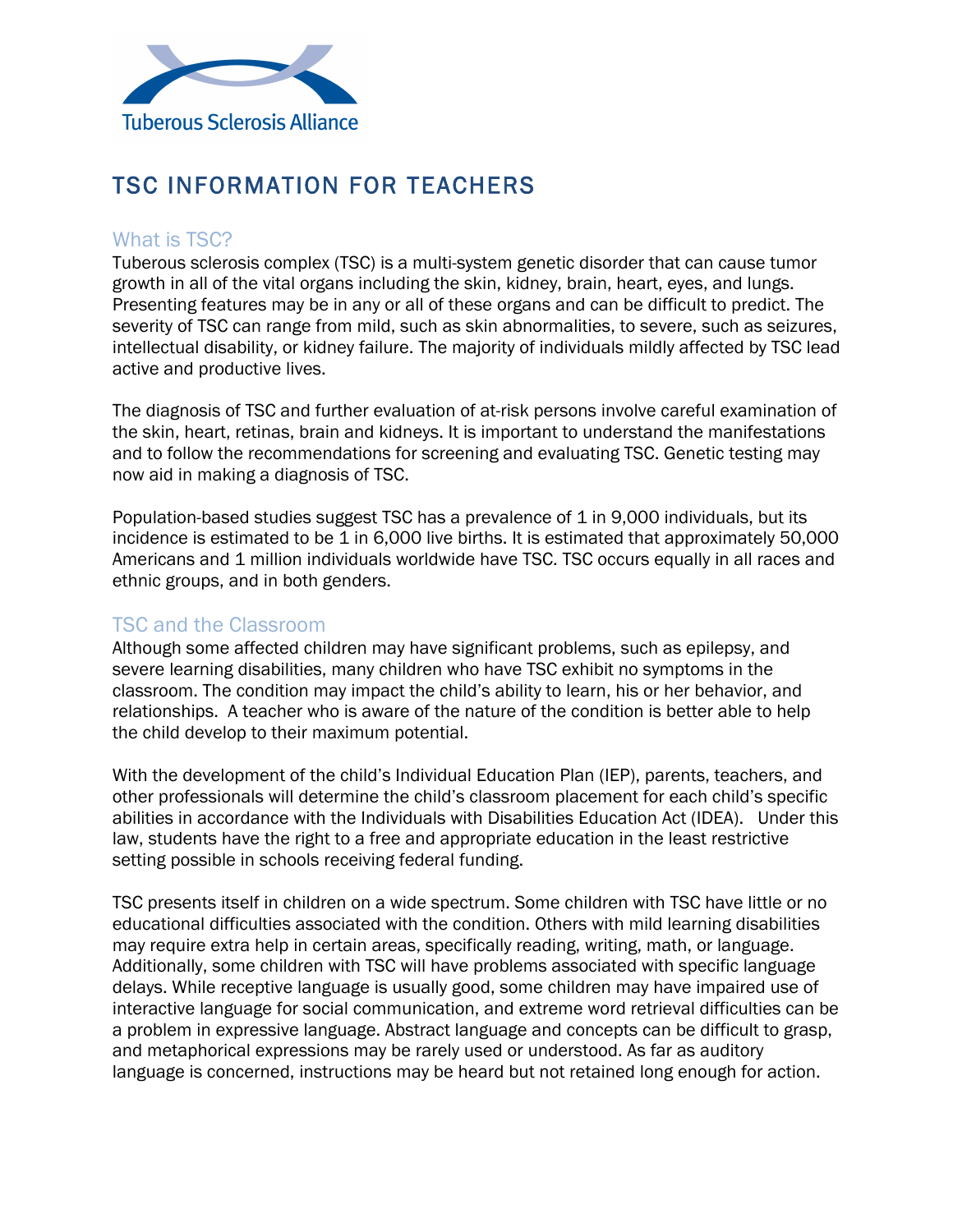Executive function and attention deficit disorders are common, and these, too, can cause learning problems in ordinary class work.

Another manifestation of TSC is the high incidence of epilepsy that causes seizure activity in children. Virtually all seizure types are possible in TSC. While some seizure types are instantly recognizable, other seizures are far less obvious and may go unrecognized by teachers. Simple partial seizures are not dramatic to the onlooker. The individual may experience a tingling in part of the body, odd sensations such as fear, recall of past memories or strange sounds, tastes, and smells. In a complex partial seizure, the person may exhibit automatisms, consisting of repeated motor actions such as lip smacking, fiddling with objects, or walking about. In an absence seizure, a person may just go blank for a few seconds, after which they will continue with whatever they were saying or doing. A child having an absence seizure may simply appear to be daydreaming.

If seizures occur on a regular basis, the implications for learning are serious. Teachers should be aware of the different seizure types and the possibility that learning might be interrupted by subtle seizure activity. Also, anti-epileptic medications may have side effects, such as sedation or hyperactivity, which may affect the ability to learn. Some children will have seizures during sleep and/or at the time of awakening which may leave them sleepy and lethargic for hours. This will significantly hinder their ability to participate and learn in the classroom.

Some children with TSC will also be diagnosed with autism spectrum disorder and will exhibit autistic behaviors, including difficulty in social relationships with peers, obsessive behavior, a need for structure and routine, and communication/ language delay.

Children with TSC may have difficulty with social relationships and need support to make friends with their peer group. Through careful observation and thoughtful recommendations during the education evaluation process, teachers, parents, and other professionals can work together to develop strategies to help the child with TSC obtain a level of comfort with peers within the classroom.

Obsessive behavior or insistence on sameness is one of the autistic characteristics exhibited by some children with TSC. Changes in routine or separation from a prized possession can lead to significant demonstrated behavior. The demonstrated behavior is often the child's method of communication due to a developmental delay in speech and language. A technique to consider when supporting a child with TSC and autism in learning includes one-to-one teaching in a highly structured environment, where each task is broken down into simple steps and instruction is repeated over a short period.

Because difficult behavior may be a manifestation of TSC, it is easy to dismiss all behavior problems as being just part of the condition. Parents, teachers, and other professionals should be aware that a medical problem might arise in TSC that could lead to behavior problems in a child, particularly one who has communication difficulties.

Occasionally a child with TSC can develop a type of brain tumor called a Subependymal Giant Cell Astrocytoma (SEGA). Signs of this include changes in behavior, headaches, nausea and vomiting, double vision, and imbalance. Kidney tumors can sometimes cause